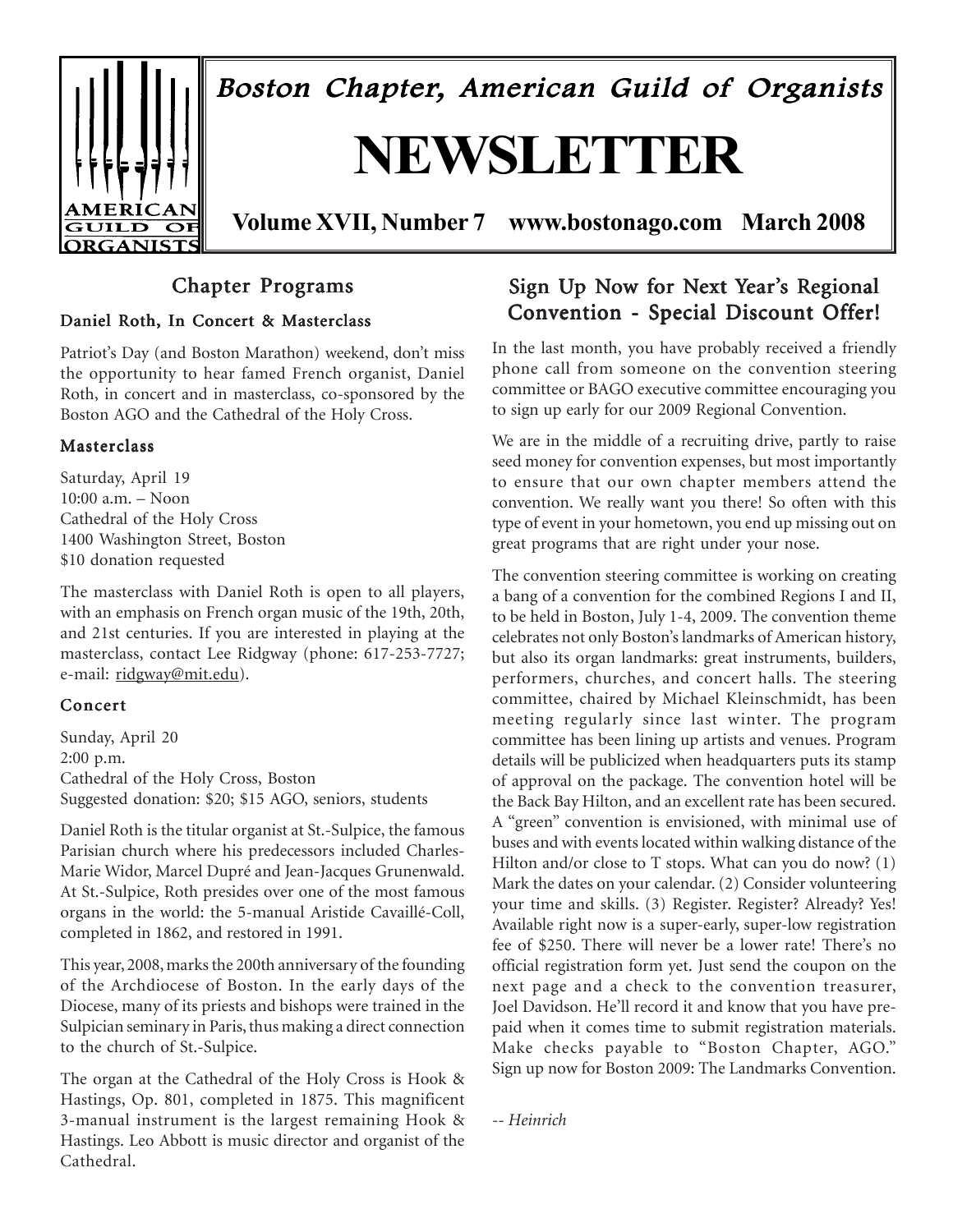| Regional Convention in Boston, July 1-4, 2009<br><b>Early Registration Coupon for BAGO Members Only</b> |  |  |  |  |  |  |
|---------------------------------------------------------------------------------------------------------|--|--|--|--|--|--|
| Name                                                                                                    |  |  |  |  |  |  |
|                                                                                                         |  |  |  |  |  |  |
|                                                                                                         |  |  |  |  |  |  |
| Early Registration \$250, Donation \$                                                                   |  |  |  |  |  |  |
| Total \$                                                                                                |  |  |  |  |  |  |
| Make your check out to Boston AGO, mail to convention treasurer:                                        |  |  |  |  |  |  |
| Joel Davidson                                                                                           |  |  |  |  |  |  |
| PO Box 14                                                                                               |  |  |  |  |  |  |
| Wollaston, MA 02170                                                                                     |  |  |  |  |  |  |
|                                                                                                         |  |  |  |  |  |  |

# AGO Region I BLOG Available

You can read national news in *The American Organist*, and Chapter news in this Newsletter, but to date there has been no vehicle for keeping in touch with activities at a regional level (Our Region I consists of all six New England States, 20 Chapters in all).

Regional Councillor E. Lary Grossman has started a Regional Blog that includes a calendar in which he will post chapter events and other important musical happenings.

The blog is located at www.agonewengland.blogspot.com

# **Executive Committee Meetings**

Monday evenings 7-9 pm, King's Chapel Parish House, 64 Beacon St. 2nd floor, Boston. Charles or Park St. MBTA March 10, June 2.

Executive committee meetings are open to all Chapter members.

Newsletter of the Boston Chapter, American Guild of Organists Published 10 times a year, September-June. Distributed to members & associates of the Boston Chapter, AGO.

Mailed at standard mail rates from Boston MA. Boston Chapter/AGO c/o Timothy Hughes, Membership 247 Washington St #24, Winchester MA 01890. Copyright © 2008, Boston Chapter, American Guild of Organists

# *Boston Chapter, AGO Officers 2007-2008*

| Dean<br>heinrich christensen@yahoo.com 617-983-1990               | Heinrich Christensen                            |
|-------------------------------------------------------------------|-------------------------------------------------|
| SubDean<br>ridgway@mit.edu                                        | Lee Ridgway<br>$617 - 436 - 1193$               |
| Treasurer<br>kbhartung@aol.com                                    | Kirk Hartung<br>508-820-3340                    |
| <b>Assistant Treasurer</b><br>nancy_granert@harvard.edu           | Nancy Granert<br>617-479-0682                   |
| <b>Broadcasts</b><br>emsteinmetz@verizon.net                      | Martin Steinmetz<br>781-235-9472                |
| Chaplain<br>ekholt@kings-chapel.org                               | Rev. Earl K. Holt III<br>617-227-2155           |
| Competitions<br>dgb137@mac.com                                    | David Baker<br>617-367-4260                     |
| Examinations<br>glenngoda1545@aol.com                             | Glenn Goda<br>617-442-7079                      |
| Library<br>joseph.dyer@umb.edu                                    | Joseph Dyer<br>617-527-6403                     |
| Membership Secretary<br>thughes $56@$ comcast.net                 | Timothy Hughes<br>781-369-1905                  |
| Membership Committee<br>jlgreen@green-associates.com 617-482-3044 | Judy Green                                      |
| Newsletter<br>swist@comcast.net                                   | Jim Swist<br>781-643-9733                       |
| Organ Advisory<br>smhill42ne@earthlink.net                        | Richard Hill<br>508-238-6081                    |
| Placement<br>janet.hunt@sjs.edu                                   | Janet Hunt<br>617-746-5433                      |
| Professional Development<br>$\text{cthigbe}(a)$ aol.com           | Charlene Higbe<br>617-497-0610                  |
| Recording Secretary<br>ikmniohn@aol.com                           | Kirsten Johnson<br>978-443-3472                 |
| Registrar<br>dan.mckinley@christchurchhw.org                      | Dan McKinley                                    |
| <b>SPAC</b>                                                       | 978-412-8174<br>Martin Steinmetz                |
| emsteinmetz@verizon.net<br><b>Substitutes</b>                     | 781-235-9472<br>Joshua T. Lawton                |
| itlawton@mac.com<br>YOI                                           | 617-926-1042<br>Mary Sue Willie                 |
| cymswillie@comcast.net                                            | Stephanie Budwey                                |
| sbudwey@hotmail.com                                               |                                                 |
| Auditors<br>emsteinmetz@verizon.net                               | Martin Steinmetz<br>781-235-9742<br>Craig Smith |
| $c$ smith@groton.org<br>Region I Councillor                       | 781-740-4541<br>E Lary Grossman                 |
| elg@bradygrossman.com<br>District Convener                        | 413-247-9426<br>Frank Corbin                    |
| fcorbin@assumption.edu<br>Webmaster                               | 508-767-7508<br>Mark Nelson                     |
| marknelson@cbfisk.com                                             | 978-283-1909                                    |
| <b>Executive Committee</b>                                        |                                                 |

*Todd Beckham, Janet Hunt, Patrick Kabanda, Lois Regestein, Judy Green, Michael Smith, Mary Beekman, Richard Benefield, Stephanie Budwey, Cheryl Duerr, Douglas Major, Andrew Shenton*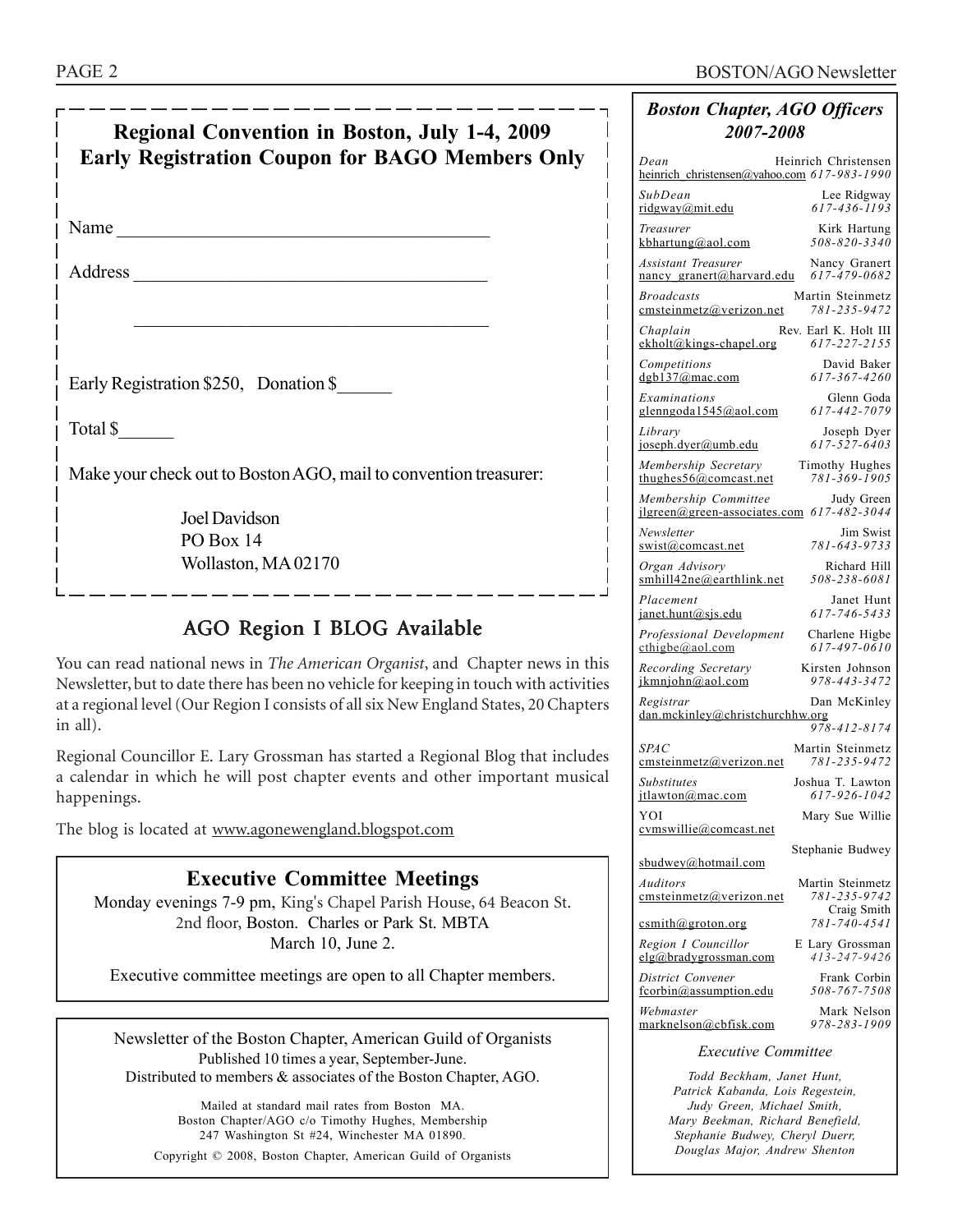# Six Young Organists To Receive Scholarships

The Young Organists Initiative is pleased to announce the awarding of six scholarships for organ lessons, membership in the Guild and a gift certificate to Spectrum Music. Our young scholars are: John Baublitz of Milton, Brendan Caulfield of Dorchester, Karina Chung of Lexington, Seo-Young Hyun of Auburndale, Michael Maloney of Medford, and Alexander Pattavina of Stoughton. These young people have organ teachers and mentors from our committee and will appear in the annual recitals at First Parish in Lexington on June 27th and at King's Chapel on July 1st.

Funds for Scholarships come from the local Chapter, churches, individuals and memorial gifts which include Trinity Church Concord and the Katherine Loring Fund from The Unitarian Church in Swampscott. We would like to remind members to urge their churches to contribute to this fund which encourages new organists. Spectrum Music in Lexington has continued its generous support by doubling the awards made for new music.

*-- Mary Sue Willie*

.



www.andover.edu

FREE AND OPEN TO THE PUBLIC

(978) 749-4130

# Joseph Payne, Requiescat in Pace

Joseph Payne, organist, harpsichordist, and former member of the Boston AGO, died of a heart attack at his home in Mt. Vernon, Maine, on January 14, 2008. During the 1980s and early 1990s, Joe Payne was organist and choir director at the Parish of All Saints, Ashmont, where he and his wife Phoebe directed and expanded the boy-choir program of the parish. Joe Payne leaves a large discography of recordings on organ and harpsichord. A memorial service was held at Lindsay Chapel, Emmanuel Church, Boston, on Saturday, February 16.

*-- Lee Ridgway*

# BSO Concerts Spotlight Organ Symphony

For the first weekend in February, the Boston Symphony concerts featured no less than five soloists. Included was chapter member James David Christie, who played the organ part in Saint-Saëns' *Symphony No. 3.* 

Guest conductor Charles Dutoit opened the program with a neoclassical work by his Swiss compatriot Frank Martin: *Petite symphonie concertante* (1944-45). Imagine a piquant interplay between harp, piano, and harpsichord (played by Ann Hobson Pilot, Randall Hodgkinson, and Mark Kroll) against a backdrop of double string orchestra.

In Prokofiev's lyrical *Violin Concerto No. 1* (1916-17), German violinist Viviane Hagner gave an admirable display of virtuosity in the service of musical ideas.

After intermission the stage was set for the Saint-Saëns, with the organ console in its customary spot at the far left of the stage. The third symphony is a BSO signature piece, and under Dutoit's baton it sounded fresh, exciting, and eloquent. Dutoit and Christie were of one mind, from the organ's quiet entrance all the way to the fanfares and flourishes that Saint-Saëns does so well. As expected, Christie played with his usual intelligence and with sensitivity to the varied nuances of the symphony.

Perhaps, years ago, you used Charles Munch's LP recording (with Berj Zamkochian) to show off your new stereo. In any case, this symphony, composed in 1886, is a sonic feast. Is there a more beautiful melody than the one that weaves through the first movement? Friday afternoon (2/8), in the final measures of the symphony, the descending C major scale on the pedals seemed to announce some cosmic verity. The refurbished Symphony Hall organ sounded terrific, and Messrs. Dutoit and Christie gave their audience a golden memory.

*-- William W. Saunders*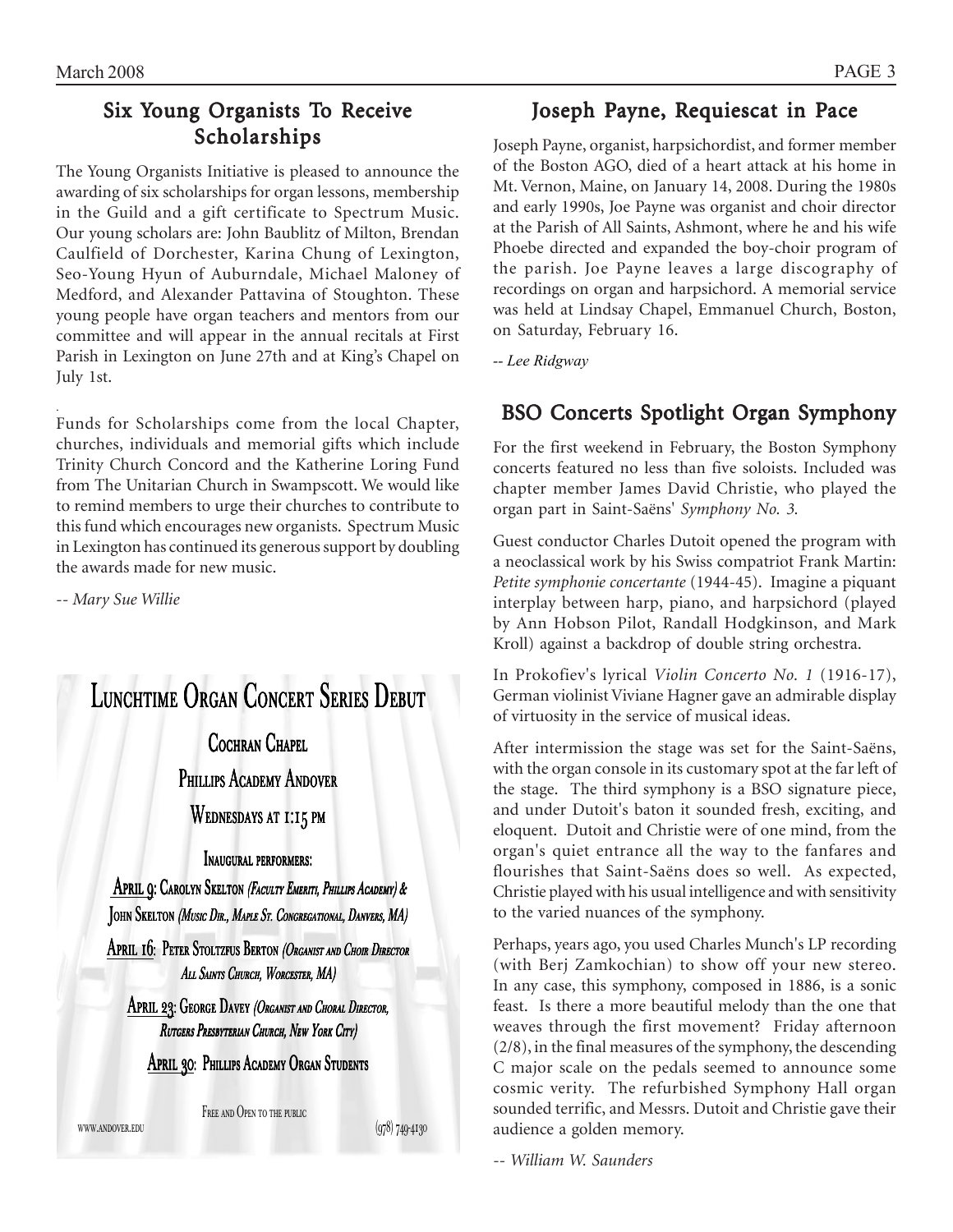# **BOSTON/AGO CONCERT CALENDAR**

### Friday, February 29 12:15 pm

Adrian Lucas, organ. Trinity Church, Copley Sq, Boston. 617-536-0944 x389 Don. \$5 因

#### 8:00 pm

Schola Cantorum (Jodry, *dir*): Dufay *Missa Ave Regina coelorum;* Ciconia, Ockeghem. Church of St John the Evangelist, 35 Bowdoin St, Boston. 401-274-5073 \$20/15/7

#### Saturday, March 1 8:00 pm

Schola Cantorum (Jodry, *dir*): *See Friday, February 29 at 8:00 pm.* St Joseph's Church, Hope & Arnold Sts, Providence RI.

#### Sunday, March 2 2:30 pm

Merrimack Valley Philharmonic Orchestra (Monseur, *dir*); Emmanuel Feldman, cello: Elgar *Concerto for Cello & Orchestra in e minor*; Brahms Symphony #1 in c minor. Rogers Center for the Arts, Merrimack College, 315 Turnpike St, N Andover MA. 978-685-3505 因

#### 3:00 pm

David & Koko (Gorilla): Kids on Keyboards. Christ Congregational Church, 1350 Pleasant St, Brockton MA. 508-586-3022

#### 4:00 pm

Schola Cantorum (Jodry, *dir*): *See Friday, February 29 at 8:00 pm.* St Peter's Church, 320 Boston Post Rd, Weston.

#### 4:00 pm

Marjorie & William Ness, organ: Solo works & duets. Music at St Matthew's, 435 Cental St, Acton MA. 978-263-2822 \$15/12

#### 4:00 pm

Seraphim Singers (Lester, *dir*): Marian works by Byrd, Villa-Lobos, Schütz, Finissy, Villette, Bruckner, Howells, Biebl; New work by James Woodman; Biber *Mystery* sonatas performed by Scott Metcalfe.

Mission Church, 1545 Tremont St, Boston. 617-926-0126 \$15/10 因

# 5:00 pm

Trinity Parish Choir (Barney, *dir*; Sampas, *org*): Prelude Recital & Choral Evensong: Bach, Franck, Purcell, Reading. Trinity Episcopal Church, 81 Elm St, Concord MA. 978-369-3715 Donation **b** 

#### 5:00 pm

Triton Brass, Heinrich Christensen. *See back page.*

#### 5:00 pm

Solemn Evensong (Guzasky, *dir*/*org*): Tallis, Byrd, Vaughan Williams. Church of St John the Evangelist, 172 Main St, Hingham MA. 781-749-1535

### Tuesday, March 4

#### 12:15 pm

Dale Henderson, cello: Bach Suites in C major & C minor. King's Chapel, 58 Tremont St, Boston. 617-227-2155 Donation \$3 | A

#### 12:15 pm

Edwin C Starner, organ: Bach, Callahan, Langlais, Purvis, Vierne. First Church of Christ, Scientist, 250 Mass Ave, Boston. 617-450-3436 Free **b** 

### Friday, March 7

12:15 pm

Paul Weber, organ. Trinity Church, Copley Sq, Boston. 617-536-0944 x389 Don. \$5 | A

#### 7:00 pm

Audrey Cienniwa, cello & piccolo; Paul Cienniwa, harpsichord: "Trios for Two": Music of Bach. Ryan Concert Hall, Smith Center for the Arts, Providence College, 549 River Ave, Providence RI. 401-865-2183 Free **b** 

#### Saturday, March 8 9:30 am

Recorders/Early Music MetroWest Playing Meeting: Beyond Baroque - Mozart & Haydn onward. Trinity Episcopal Church, 81 Elm St, Concord MA. 978-264-0584 Instruments \$12

#### 5:30 pm

Brunhilde Engelhardt, organ: Orgelmusik zur Passionszeit: Bach, Buxtehude, others. St Stephen's Church, 401 Hanover St, Boston. 617-523-1230 Donation \$5

# Sunday, March 9

3:00 pm

David Chalmers, organ. St Anthony's Church, 1359 Acushnet Ave, New Bedford MA. Donation for organ restoration

#### 4:00 pm

George Bozeman, organ; Trinity Haverhill Choir (Rice, *di*r): Bach: Clavierübung III (manualiter) with sung Chorales. Trinity Episcopal Church 26 White St, Haverhill MA. 978-372-4244 Free 因

#### 4:00 pm

Seraphim Singers (Lester, *dir*): Music inspired by the Virgin Mary: Bruckner, Byrd, Schütz, Woodman, Finissy, Villa-Lobos, Howells, Villette, Biebl; Paul Mattal, cello: Bach Cello Suites. United Church of Christ, 496 Main St (Rt 109), Medfield MA. 617-926-0126 Donation **A** 

#### 4:00 pm

Lee Ridgway, organ: Franck, Rorem, Barber, Greenlee, Widor. Holy Name Parish, 1689 Centre St, West Roxbury MA. 617-325-4865 x206 Donation **b** 

#### Tuesday, March 11 12:15 pm

Steven Patchel, organ: Bach Passacaglia, Sonata in C minor. King's Chapel, 58 Tremont St, Boston. 617-227-2155 Donation \$3 h

#### 7:30 pm

Ray Cornils, organ; Portland Ballet: Bach Birthday Bash. Merrill Auditorium at City Hall, 389 Congress St, Portland ME. 207-775-2126 Donation \$12, under 21 Free 因

Thursday, March 13 12:15 pm Brian Jones, organ.

Adolphus Busch Hall, Harvard, Cambridge MA.

#### Friday, March 14 12:15 pm

Wesley Hall, organ. Trinity Church, Copley Sq, Boston. 617-536-0944 x389 Don. \$5 | A

#### 7:30 pm

Brian Jones, organ. St Andrew's Episcopal Church, 79 Denton Rd, Wellesley MA. 781-235-7310 \$20/10/5

### Sunday, March 16 3:00 pm

Masterworks Chorale; Jason McStoots, tenor; Ulysses Thomas, bass-baritone; Teresa Wakim, soprano; Deborah Rentz-Moore, mezzo-soprano; Charles Blandy, tenor; Sumner Thompson, baritone; Steven Karidoyanes, conductor: Bach *St John Passion,* BWV 245. 2:00 pm lecture by Steven Ledbetter. Sanders Theatre, Harvard University. 781-235-6210 \$42, 30, 20

#### 3:00 pm

Pilgrim Festival Chorus & Orchestra (J Miller, *dir*; Toeppner, *org*); Sarah Powell, mezzo-soprano; Robert Woodin, baritone: DuruflÈ *Requiem.* Pilgrim Congregation UCC, 15 Common St, Southborough MA. 617-777-5151

#### 7:30 pm

Ecumenical Choir & Orchestra (Mohnsen, *dir*): *Messiah* Part II. Immaculate Conception Church, 600 Pleasant St, Malden MA. 781-324-4941 Donation  $\boxed{6}$ 

#### Tuesday, March 18 12:15 pm

Karen Gardner, contralto; Heinrich Christensen, organ: Vivaldi *Stabat Mater.* Kingís Chapel, 58 Tremont St, Boston. 617-227-2155 Donation \$3 固

#### Wednesday, March 19 12:00 noon

Edward A Broms, organ; Paula Downes, soprano; Thea Lobo, mezzo-soprano: Pergolesi *Stabat Mater.*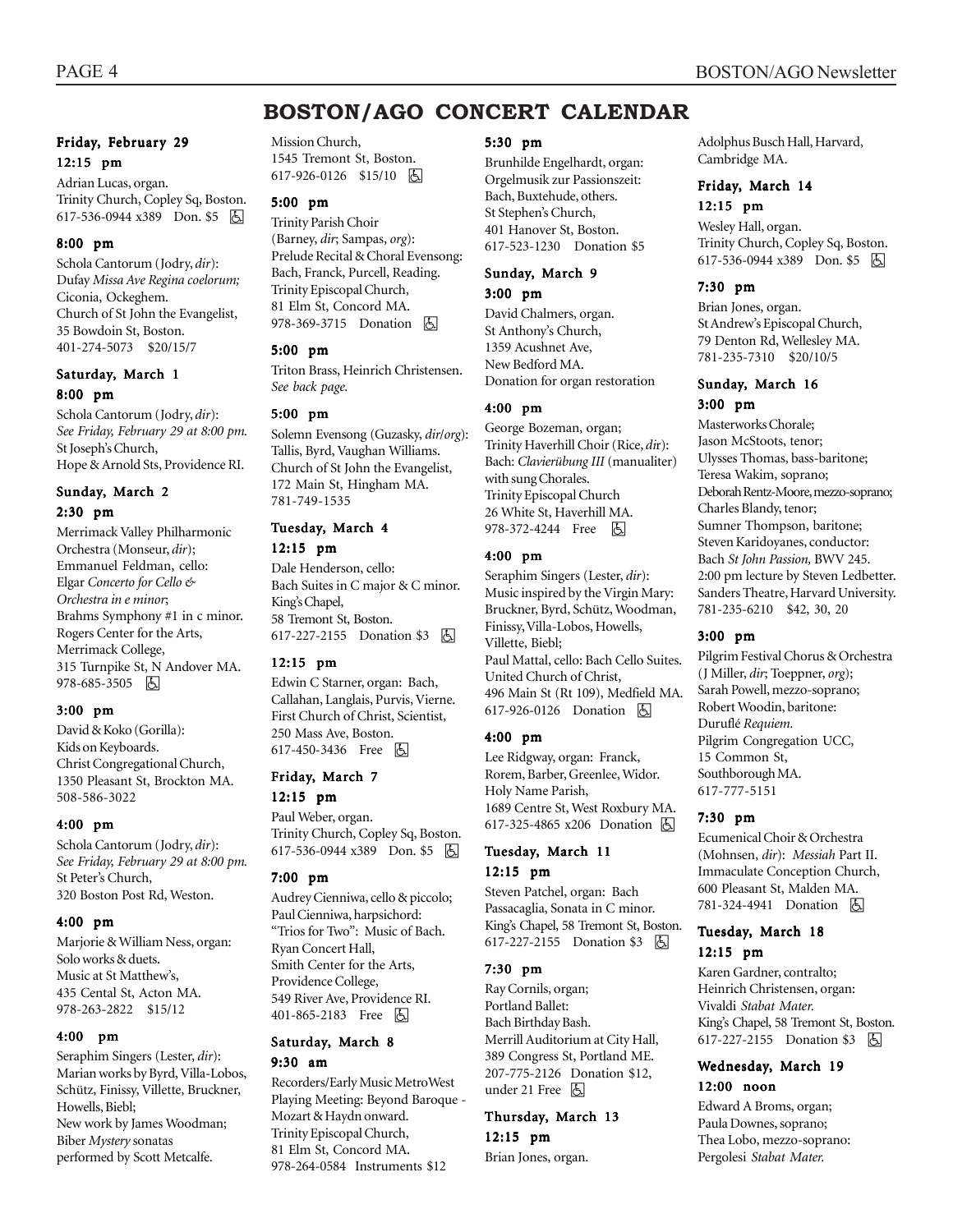Cathedral Church of St Paul, 138 Tremont St, Boston. 617-482-5800 x1103

#### 7:00 pm

Choir of the Advent (Dwyer & Wood, *dirs*): Service of Tenebrae: Lassus, Victoria, Howells; Gregorian Chant. Church of the Advent, 30 Brimmer St, Boston. 617-523-2377 x41 Donation **b** 

#### 7:30 pm

Trinity Parish Schola (Barney, *dir*); Sally Sanford, soprano: Lessons of Tenebrae: settings by Rosenmueller; Trinity Episcopal Church, 81 Elm St, Concord MA. 978-369-3715 Donation **b** 

#### Thursday, March 20 6:30 pm

Choir of the Advent (Dwyer & Wood, *dirs*): Maundy Thursday: Martin *Mass for Double Choir*; Villette. Church of the Advent, 30 Brimmer St, Boston. 617-523-2377 x41 Donation **b** 

#### 8:00 pm

Choral Fellows of the Harvard University Choir; Members of Harvard Baroque Chamber Orchestra: Bach *Aus der Tiefen,* BWV 13; other seasonal music. Memorial Church, Harvard University, Cambridge. 617-496-2222 Free

#### Friday, March 21 12:00 noon

Cathedral Choir (Broms, *dir*): World premiere new setting by Karl Henning *The Passion According to St. John,* Opus 92. Part of Good Friday liturgy. Cathedral Church of St Paul, 138 Tremont St, Boston. 617-482-5800 x1103 Free

#### 12:00 noon

Sally Sanford, soprano; Robert Barney, organ; Concordia Consort (Beardslee, *dir*): Liturgy for Good Friday, Music & Meditation: Bach arias from the Passions; Scarlatti, others. Trinity Episcopal Church, 81 Elm St, Concord MA. 978-369-3715 Donation **b** 

#### 6:30 pm

Choir of the Advent (Dwyer & Wood, *dirs*): Good Friday liturgy: Victoria, Lassus. Church of the Advent, 30 Brimmer St, Boston. 617-523-2377 x41 Donation **囚** 

# Saturday, March 22

6:30 pm

Choir of the Advent (Dwyer & Wood, *dirs*): Easter Vigil: Daniel-Lesur *Mess de JubilÈ*; Byrd, Nanino, Palestrina. Church of the Advent, 30 Brimmer St, Boston. 617-523-2377 x41 Donation **b** 

### Tuesday, March 25

12:15 pm Steve Lin, guitar: Bach, Barrios, others. Kingís Chapel, 58 Tremont St, Boston. 617-227-2155 Donation \$3 | A

#### Wednesday, March 26

12:15 pm Richard Hill, organ: Bach. Unity Church, 13 Main St, North Easton MA. Donation for church restoration

# Friday, March 28

## 12:15 pm

Mark Pacoe, organ. Trinity Church, Copley Sq, Boston. 617-536-0944 x389 Don. \$5 &

#### 7:30 pm

Renaissonics & Friends (Tyson, *dir*); Ken Pierce, dancer/historian: Teaching dances from the 15th, 16th & 17th centuries. Refreshments. No partner required. Jewett Hall, First Church Cong, 11 Garden St, Cambridge. 617-661-3353 \$8

#### 8:00 pm

Edward A Broms & Peter Krasinski, organ: Broms Premiere of Organ Symphony #1, *Ainulindale*. Holy Name Parish, 1689 Centre St, W Roxbury MA. 617-325-4865 x206 Don \$25 |5

### Saturday, March 29

#### 8:00 pm

Broms Organ Symphony #1. *See Friday, March 28 at 8:00 pm.*

#### Sunday, March 30 3:00 pm

Brian Hoffman, organ: Bach Preludes & Fugues. First Unitarian Church, 71 Eighth St, New Bedford MA. Free

### Tuesday, April 1

7:00 pm Jon Gillock Special Seminar.

*See ad page 6.*

#### 12:15 pm

Richard Webster, organ. Trinity Church, Copley Sq, Boston. 617-536-0944 x389 Don. \$5

#### 7:30 pm

Beacon Brass Quintet. St Andrew's Episcopal Church, 79 Denton Rd, Wellesley MA. 781-235-7310 \$20/10/5

#### 8:00 pm

Jon Gillock Organ Recital. *See ad page 6.*

#### 8:00 pm

Schola Cantorum (Jodry, *dir*): Musica Maris Baroque Orchestra (Bahmann, *dir*): Bach Cantata # 76 *Die Himmel erz‰hlen,* Motet # 5 *Komm Jesu komm,* Harpsichord Concerto in D; JC Bach motets. St John the Evangelist, 35 Bowdoin St, Boston. 401-274-5073 \$20/15/7

#### 8:00 pm

Andrew Shenton, organ. Holy Name Parish, 1689 Centre St, W Roxbury MA. 617-325-4865 x206 Donation **b** 

#### Saturday, April 5 4:00 pm

Schola Cantorum. *See Friday, April 4 at 8:00 pm.* Congregational Church, The Commons, Little Compton RI.

#### 7:30 pm

Simon Gledhill, theatre organ; Knight Auditorium, Babson College, Wellesley MA. www.EMCATOS.com \$16/14 Under 16 Free with adult Advance sale \$12, 10+ \$10

#### Sunday, April 6 2:30 pm

Simon Gledhill, theatre organ; Shanklin Music Hall, Groton MA. www.EMCATOS.com \$20 Under 16 Free with adult Advance sale \$20, 10+ \$18

#### 3:00 pm

William Ness, organ. St Joseph Memorial Chapel, College of the Holy Cross, Worcester MA. 508-793-2296 Free 因

#### 4:00 pm

Schola Cantorum. *See Friday, April 4 at 8:00 pm.* First Unitarian Church, Benefit & Benevolent Sts, Providence RI.

#### 4:00 pm

A Joyful Noyse: "Ah, Sweet Distress": Monteverdi, Salomone Rossi. Hancock Church, 1912 Mass Ave, Lexington MA. 781-862-4220 Donation \$10 **b** 

#### Wednesday, April 9 1:15 pm

John & Carolyn Skelton, organ. Cochran Chapel, Phillips Academy, Andover MA. Free

### Friday, April 11

#### 12:15 pm

Michael Kleinschmidt, organ. Trinity Church, Copley Sq, Boston. 617-536-0944 x389 Don. \$5 | A

#### 8:00 pm

Brian Jones, organ. Wickenden Chapel, Tabor Academy, Marion MA.

### Saturday, April 12 9:30 am

Recorders/Early Music MetroWest Playing Meeting: Leaves Be Green - Music of Spring & Renewal. Trinity Episcopal Church, 81 Elm St, Concord MA. 978-264-0584 Instruments \$12

# Sunday, April 13

3:00 pm

Lynne Davis, organ. Holy Cross Chapel, Worcester MA. (Take Rt 290 to College Sq exit) 508-793-2296 Free 因

#### 4:00 pm

G Frederick Guzasky, organ: Bach, Rheinberger; Russian composers.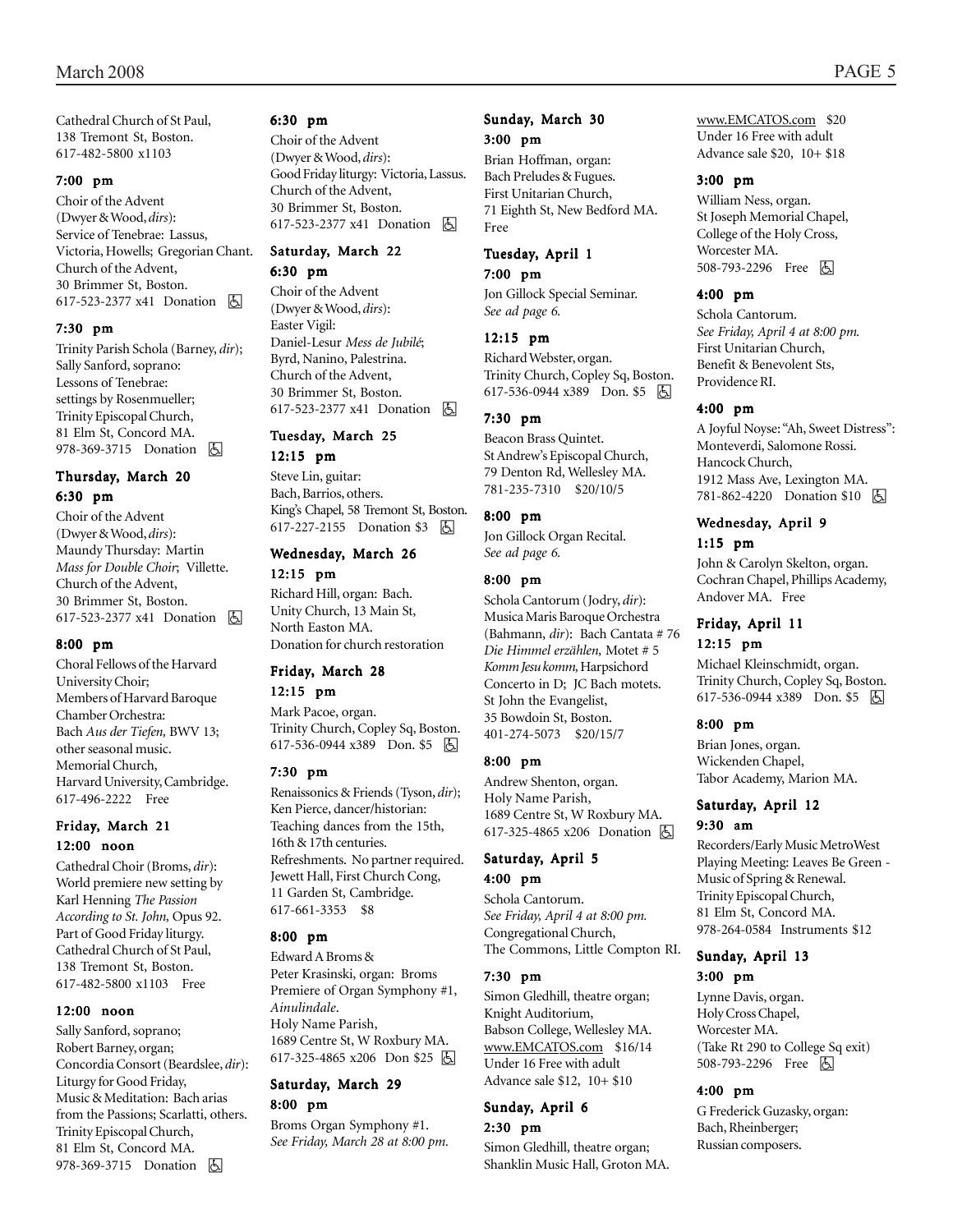Church of St John the Evangelist, 172 Main St, Hingham MA. 781-749-1535 Donation \$10

#### 5:00 pm

King's Chapel Choir & Soloists; Richard Conrad, narrator; Ross Wood, organ; Barbara Poeschl-Edrich, harp; Heinrich Christensen, director: Bernstein *Chichester Psalms,* Copland *In the Beginning,* Barber *Agnus Dei*, Pinkham *The Creation of the World.* Kingís Chapel, 58 Tremont St, Boston. 617-227-2155 x345 Donation  $$12/8$   $\Box$ 

#### 6:00 pm

Groton School & St Paulís School Choirs (M Smith & C Lynch, *dirs*): Choral Eucharist. h Trinity Church, Copley Sq, Boston.

#### 7:30 pm

Mozart *Mass in C Major* Open Sing*:* Chorus, Orchestra, Soloists (Beekman, *dir*). Scores, warm-ups, refreshments provided. Payson Park Church, 365 Belmont St, Belmont MA. 617-484-4696 x16 \$7

#### Tuesday, April 15 7:30 pm

Celebration of Hermann Kotzschmar 100th anniversary of his death. Merrill Auditorium at City Hall, 389 Congress St, Portland ME. 207-775-2126 Donation \$12, under 21 Free  $\boxed{6}$ 

#### Wednesday, April 16 1:15 pm

Peter Stoltzfus Berton, organ. Cochran Chapel, Phillips Academy, Andover MA. Free

### Friday, April 18 12:15 pm

Rosalind Mohnsen, organ. Trinity Church, Copley Sq, Boston. 617-536-0944 x389 Don. \$5

#### 2:00 pm

John Bell, composer, minister: Workshop for Choir Directors. St Ignatius Church, Chestnut Hill MA. 617-552-6108

#### 7:00 pm

John Bell, composer, minister: Interactive celebration of music of John Bell. All Saints Parish, Brookline MA. 617-552-6108

#### 7:30 pm

Renaissonics & Friends. *See Friday, March 28 at 7:30 pm.*

#### Saturday, April 19 10:00 am

Daniel Roth, In Concert & Masterclass. *See page 1.*

# Sunday, April 20

3:30 pm

Foundling Baroque Orchestra; Marion Verbruggen, recorder; Susanna Ogata, violin: Bach, Vivaldi, Telemann. Grace Church, 175 Mathewson St, Providence RI. 401-273-7308 \$25/20 srs/10 sts & low income, \$50 group, adv \$20/18/8

#### 4:00 pm

Groton School Choir (M Smith, *org/dir*): Annual Spring Concert. Paul Winter *Missa Gaia;* MacMillan, Haydn, Stolzfus. Groton School, Groton MA.

#### 4:00 pm

Harvard University Choir; Orchestra of Emmanuel Music; Edward Elwyn Jones, director: Mozart *Mass in C minor* completed by Robert Levin. Memorial Church, Harvard University, Cambridge. 617-496-2222 \$10/5

### Wednesday, April 23 1:15 pm

George Davey, organ. Cochran Chapel, Phillips Academy, Andover MA. Free

#### Friday, April 25

#### 12:15 pm

Anna Myeong, organ. Trinity Church, Copley Sq, Boston.  $617-536-0944$   $x389$  Don. \$5 [5]

#### 7:30 pm

Maria Tegzes, soprano; Ed Broms, piano: 20th Century Vocal Works. Cathedral Church of St Paul, 138 Tremont St, Boston. 617-482-5800 x1103

# Substitute List - March 2008

The substitute list has not changed since last month. Please refer to the February issue of the Newsletter. For more information, call or e-mail Joshua Lawton, substitute co-ordinator (contact information on Page 2).

# Old West Organ Society Celebrates Olivier Messiaen's Centenary with Jon Gillock

### Tuesday, April  $1, 7 - 10$  pm

Lecture-demonstration by Mr. Gillock on all nine meditations of *La NativitÈ du Seigneur,* with participants Nami Hamada, Kathy Jones and Joshua Lawton

### Friday, April 4, 8 pm

Organ Recital by Mr. Gillock *La NativitÈ du Seigneur, Le Banquet cÈleste, Apparition de L'Église éternelle* 

Old West Church, 131 Cambridge Street, Boston Suggested Donation: \$15; \$10 for Old West Organ Society members; \$5 for Students & Seniors

Handicapped Accessible; Validated parking at Charles Plaza underground garage on Friday

For more information call 617-739-1340 or visit www.oldwestorgansociety.org

# **NEXT DEADLINE:**

### **March 7 for April, 2008 Issue**

Please send all notices, news, and articles to:

Jim Swist, 34 Jason Street #2 Arlington MA 02476 Send via e-mail to swist@comcast.net (inline text or WORD .doc file attachment)

. Calendar notices must be submitted either by e-mail or IN WRITING (please no phone calls). Include: day, date, time, brief description of program, location, address, phone number, price (or donation/free), and whether handicap-accessible.

Listings for each month are due by the first Friday of the prior month. We will include all listings for the month of issue plus as many for the following month as space allows.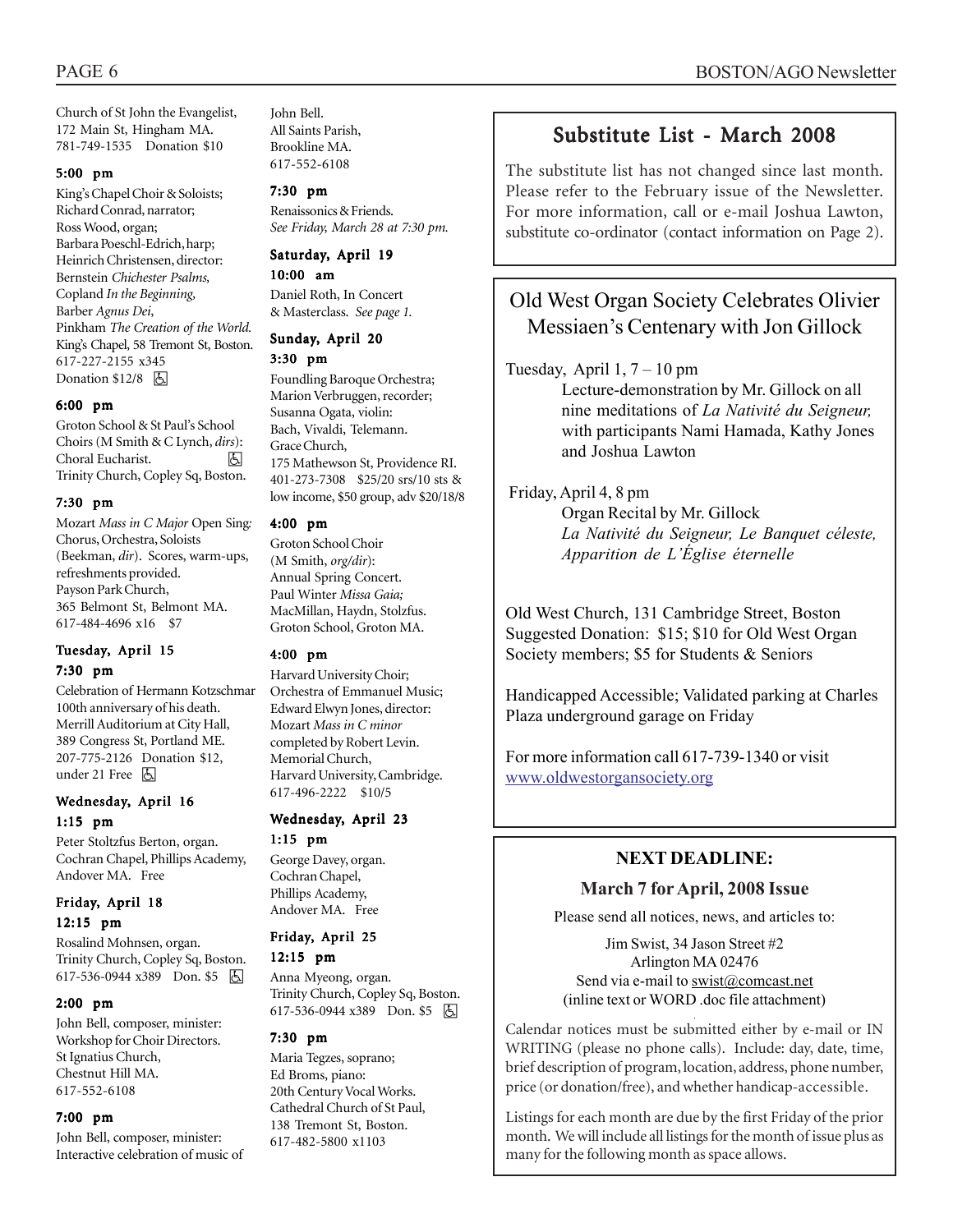# **PLACEMENT MARCH, 2008**

The date in brackets following a church's name shows when the church first requested a listing. Salary is income paid by the church. Services such as funerals (fn) and weddings (wd) with additional fees are estimated as shown.

### **ORGANIST/CHOIR DIRECTOR**

| Denomination Hours |           | Location        | Name of Church                           | Organ           | Salary     | Est. Add'l Comp             |
|--------------------|-----------|-----------------|------------------------------------------|-----------------|------------|-----------------------------|
| Episcopal          | 10        | Danvers, MA     | Calvary Episcopal Church [3/08]          | Schlicker       | 15,000     | $5$ fn/2 wd                 |
| Episcopal          | 30        | Exeter, NH      | Christ Church [01/08]                    | Lively-Fulcher  | $32,000 -$ | $5-7$ fn/ $3-$              |
|                    |           |                 |                                          |                 | 45,000     | 4/wd                        |
| Episcopal          | $20 - 25$ | Plymouth, MA    | Christ Church [12/07]                    | Estey           | 22,500-    | $20 \text{ ft}$ /6 wd       |
|                    |           |                 |                                          |                 | 28,000     |                             |
| Episcopal          | 19        | Medfield, MA    | Church of the Advent [9/07]              | Dyer            | $16.000+$  | $10$ fn/4 wd                |
| Episcopal          | 20        | Rumford, RI     | Church of the Epiphany [8/07]            | Moller          | $25,280+$  | 8 fn, 3 wd                  |
| Episcopal          | 10        | Marshfield, MA  | Trinity Episcopal Church [7/07]          | Allen           | 9-10,500   | $0-4$ fn/ $0-4$             |
|                    |           |                 |                                          |                 |            | wd                          |
| Lutheran ELCA      | 10        | Holliston, MA   | Christ the King Lutheran Church [12/07]  | Ahlborn-Galanti | 19,500     | $4$ fn/5 wd                 |
| <b>UCC</b>         | $10-15$   | North Falmouth, | North Falmouth Congregational Church     | Allen           | 13,500-    | $3-5$ fn/ $3-5$             |
|                    |           | MA              | [3/08]                                   |                 | 15,000     | wd                          |
| <b>UCC</b>         | 10        | Norton, MA      | Trinitarian Congregational Church [6/07] | Simmons-        | 8.700      | $8 \text{ ft}/6 \text{ wd}$ |
|                    |           |                 |                                          | Holbrook        |            |                             |
| <b>UCC</b>         | 3         | Cohasset, MA    | Beechwood Congregational Church [5/07]   | Rodgers         | 7,800      | $10$ fn/wd                  |

### **ORGANIST ONLY**

| Episcopal       |          | Arlington, MA    | St. John's Episcopal Church [09/07] | Moller          | 10.400    | $\frac{\text{m}}{2}$ wd |
|-----------------|----------|------------------|-------------------------------------|-----------------|-----------|-------------------------|
| Unitarian Univ. | $8 - 10$ | W.<br>Newton, MA | First Unitarian Society in Newton   | Hook & Hastings | 10.000    | $?$ fn/6 wd             |
|                 |          |                  | 12/07                               |                 | 10 months |                         |
| Unitarian Univ. |          | Boston, MA       | Arlington Street Church [12/07]     | Aeolian-Skinner | 3.000     | $?$ fn/8-12 wd          |

#### **DIRECTOR ONLY**

| ÷<br>Episcopal | 10 | $\sim$<br>hestnut: | [09/07]<br>hurch of<br>the *<br>Redeemer               | Noack | $\sim$<br>.000<br>Sept-              | N/A |
|----------------|----|--------------------|--------------------------------------------------------|-------|--------------------------------------|-----|
|                |    | Hill.<br>MA        | <b>Service</b><br>' Director only<br>Choir<br>r outh ' |       | May'<br>and the contract of the con- |     |

Please also see postings at www.bostonago.com for contact information regarding these openings. Some churches here may no longer be receiving names but have not notified placement.

The following positions have been filled:

Peace Dale Congregational Church, Peace Dale, Rhode Island

**LISTING YOUR CHURCH ON THIS PAGE** Contact Janet Hunt, Placement Coordinator, at janet.hunt@sjs.edu.

# **Broadcast Schedule WCRB (99.5 fm) and streaming on internet www.wcrb.com Sundays 7:00am -7:25am** CELEBRATING 49th YEAR OF BROADCASTING ON WCRB

Martin Steinmetz, Executive Producer and Technical Director; Rob Stuart Vail, Announcer

| <b>Broadcast</b> | <b>Performer</b>  | Location                  | <b>Music</b>                                           |  |  |  |
|------------------|-------------------|---------------------------|--------------------------------------------------------|--|--|--|
| Date             |                   |                           |                                                        |  |  |  |
| March 2          | Christa Rakich    | Old West Church, Boston   | 5 Leipzig Chorales, Bach                               |  |  |  |
| March 9          | Carl Klein        | Mission Church, Boston    | Scherzo, Gigout; Andante & Finale Symph. #1,<br>Vierne |  |  |  |
| March 16         | James D. Christie | <b>Holy Cross College</b> | Music of Buxtehude                                     |  |  |  |
| March 23         | Peter Krasinski   | St. Cecilia Church,       | Lumen Christi, O filii et filiae, Veni Creator         |  |  |  |
| Easter           |                   | <b>Boston</b>             | Spiritus                                               |  |  |  |
| March 30         | Berj Zamkochian   | Symphony Hall, Boston     | Concerto in Gmin, Poulenc                              |  |  |  |